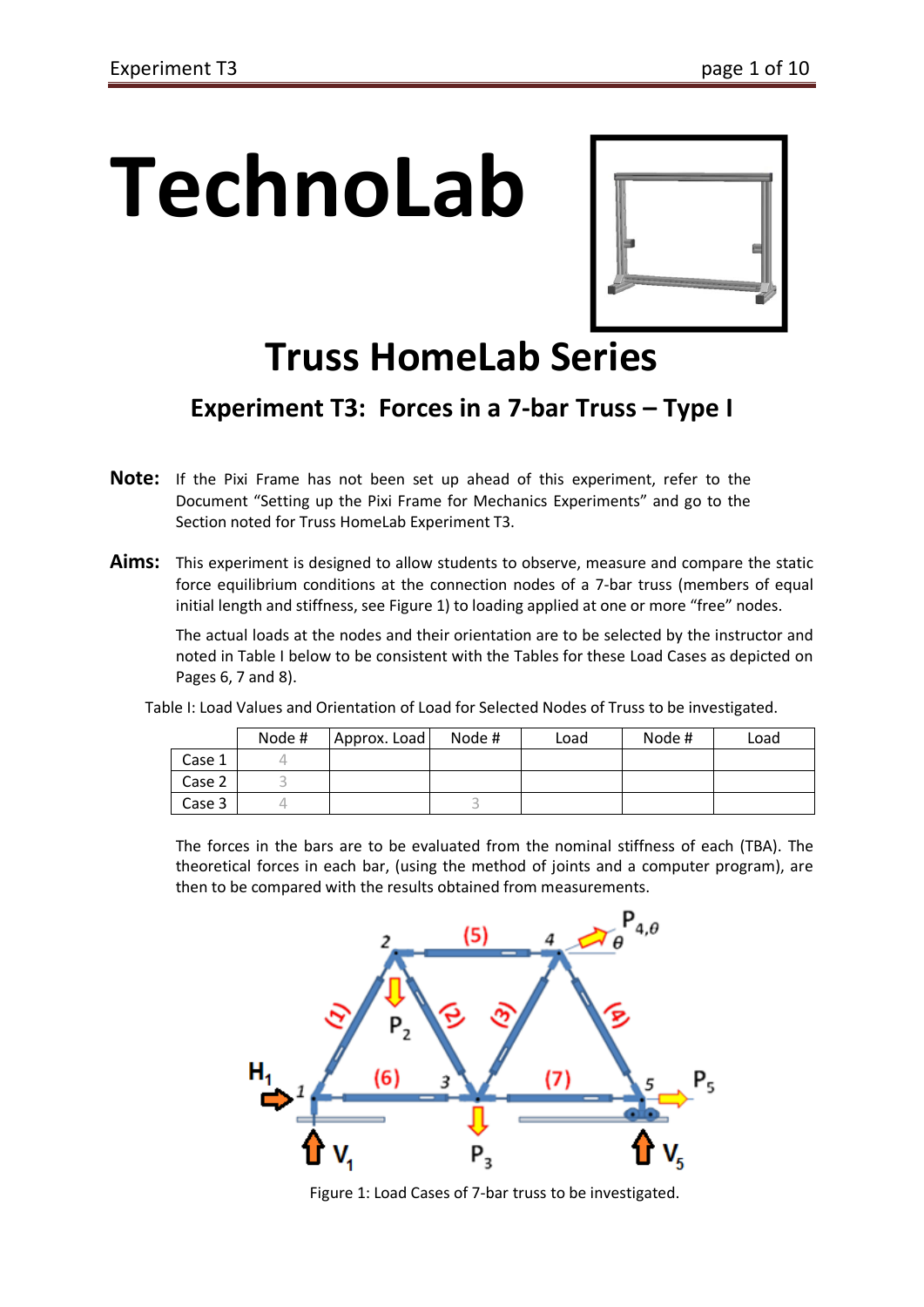#### **Learning Outcomes:**

After performing this experiment students will be able to:

- (i) Use the Spreadsheet supplied (based on the method of joints), and the computer program noted, to compare the predicted forces in each member of a 7-bar truss induced by the applied loads with the experimentally obtained values of these forces.
- (ii) Reinforce their understanding of the equilibrium of co-planar forces in the context of the equilibrium of applied loads and reactions acting on a 7-bar truss.
- (iii) Reinforce their understanding of the equilibrium of co-planar forces in the context of the equilibrium of forces at the pin-joints of a 7-bar truss.
- (iv) Appreciate the role played by a member's characteristic stiffness in the stiffness method in the evaluation of internal actions from the individual member elongations/contractions.

#### **Equipment/Resources Required:**

- (i) Pixi with window frame in "landscape" configuration
- (ii) 7-bar Truss (equal member stiffness and length)
- (iii) Set of chrome/stainless steel bearing balls (weight forces), load buckets and pulleys
- (iv) A digital camera (phone cameras are suitable)
- (v) xyRectify software on a suitable Notebook, Laptop or PC (optional) or TechnoLab™ "T-Force" image processing software (TBA)
- (vi) Instruction sheets and support material supplied by TechnoLab for this experiment group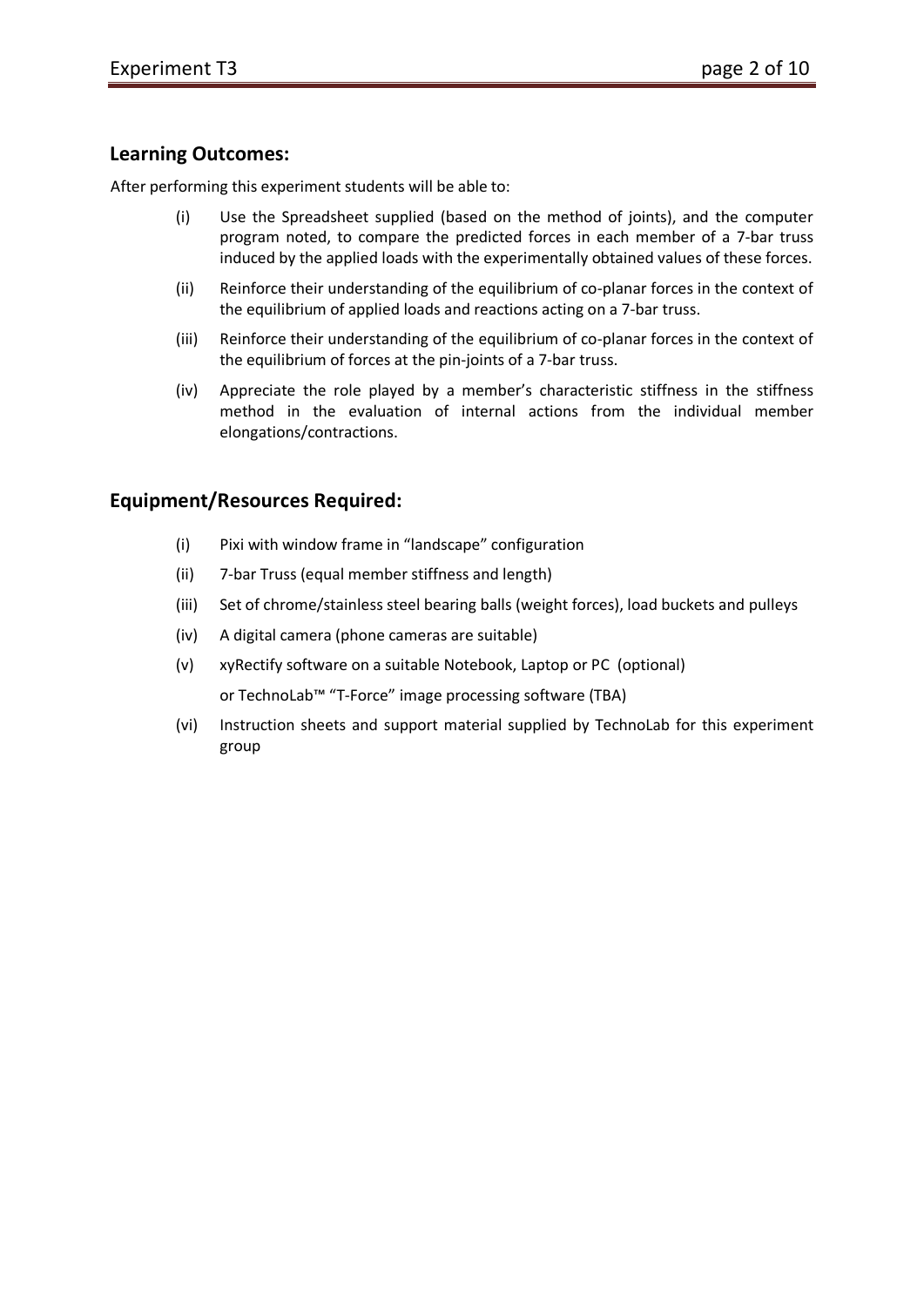#### **Introduction:**

In this experiment we will investigate the internal forces induced in a 7-bar truss from application of a pattern of point loads applied to free joints and/or the roller support, from evaluation of the elongation/contraction of each model truss member and its nominal stiffness. Comparison of the experimental results will then be made with evaluation of the member forces using the "method of joints" via a spreadsheet and independently using a computer Truss analysis package.

#### **Basic Theory:**

Consider any joint of a 7-bar truss of identical prismatic members (cross-section and length the same for all 7 members, as in Figure 1, made of linear elastic material (E, ν).

Suppose that at a particular joint in the truss, there are two unknown member forces, (identified as  $F_{\mu_1}$  and  $F_{\mu_2}$  for "local" members#1 and #2) and that the resultant of any applied load, reaction and known member force(s) acting on that node sum to a point load of P, as depicted in Fig. 2.



**Figure 2:** Application of "Method of Joints" at a Node of a 7-bar Truss with two unknown member forces

From Fig. 2, it can be seen that because member forces  $F_1$  and  $F_2$  of the 7-bar truss are in equilibrium with resultant load P at the joint of interest, then the horizontal and vertical components of all forces acting on this joint must separately sum to "zero".

Assuming that the forces in each truss member, *F1* and *F2*, are tensile, this leads to two simultaneous linear equations in  $F_1$  and  $F_2$ , as noted in Fig. 2.

These equations can be represented in matrix form as follows:

$$
\begin{bmatrix}\n\cos(\phi_1) & \cos(\phi_2) \\
\sin(\phi_1) & \sin(\phi_2)\n\end{bmatrix}\n\begin{bmatrix}\nF_1 \\
F_2\n\end{bmatrix} = -P \begin{Bmatrix}\n\cos(\theta) \\
\sin(\theta)\n\end{Bmatrix}
$$
\n(1)

which can be solved to obtain:

$$
\begin{Bmatrix} F_1 \\ F_2 \end{Bmatrix} = \frac{P}{\sin(\phi_2)\cos(\phi_1) - \sin(\phi_1)\cos(\phi_2)} \begin{bmatrix} -\sin(\phi_2) & \cos(\phi_2) \\ \sin(\phi_1) & -\cos(\phi_1) \end{bmatrix} \begin{Bmatrix} \cos(\theta) \\ \sin(\theta) \end{Bmatrix}
$$
 (2)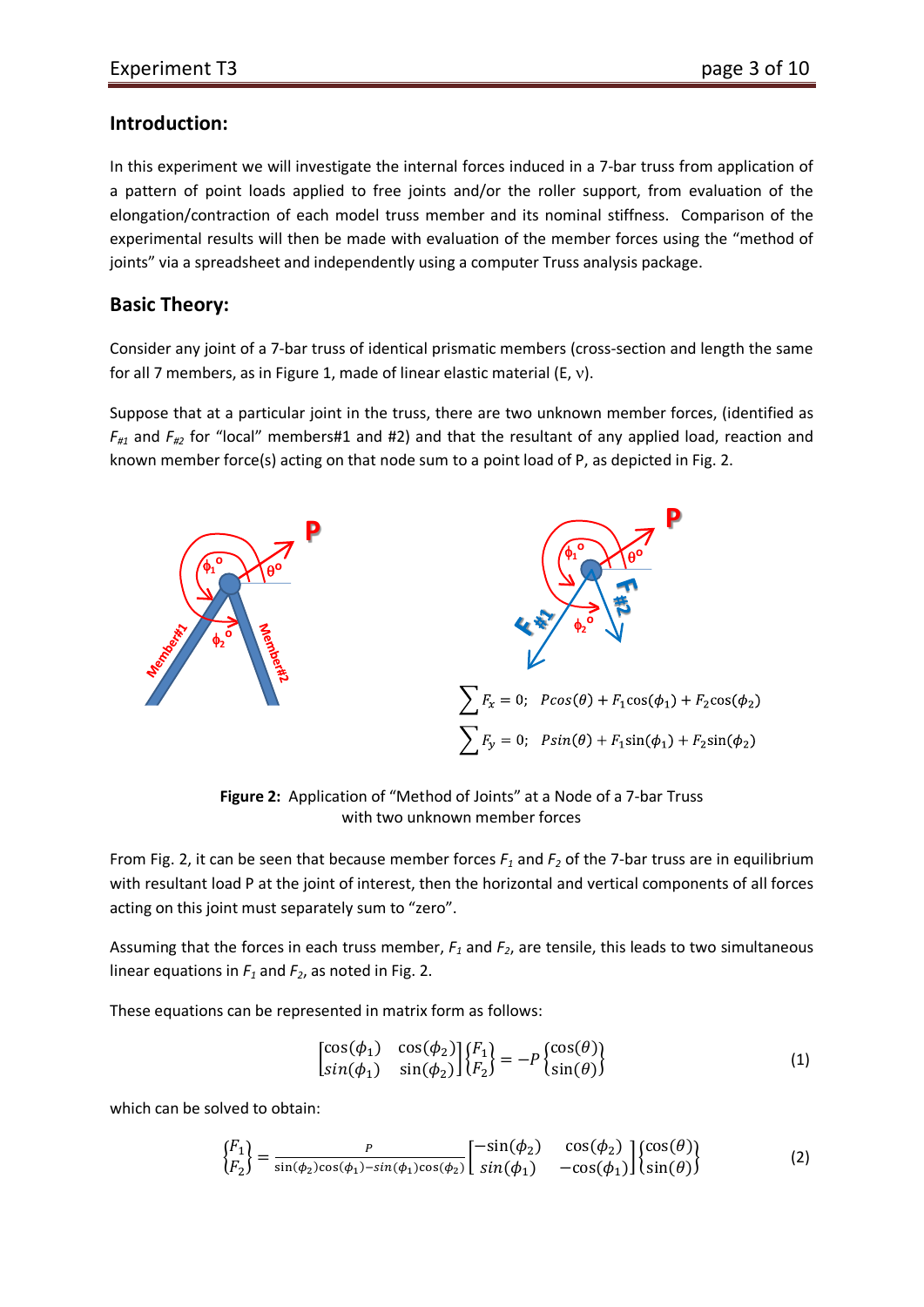$$
\rightarrow \begin{Bmatrix} F_1 \\ F_2 \end{Bmatrix} = \frac{P}{\sin(\phi_2 - \phi_1)} \begin{Bmatrix} -\sin(\phi_2)\cos(\theta) + \cos(\phi_2)\sin(\theta) \\ \sin(\phi_1)\cos(\theta) - \cos(\phi_1)\sin(\theta) \end{Bmatrix}
$$
(3)

$$
\rightarrow \begin{Bmatrix} F_1 \\ F_2 \end{Bmatrix} = \frac{P}{\sin(\phi_2 - \phi_1)} \begin{Bmatrix} -\sin(\phi_2 - \theta) \\ \sin(\phi_1 - \theta) \end{Bmatrix} = P \begin{Bmatrix} -\frac{\sin(\phi_2 - \theta)}{\sin(\phi_2 - \phi_1)} \\ \frac{\sin(\phi_1 - \theta)}{\sin(\phi_2 - \phi_1)} \end{Bmatrix}
$$
(4)

**Example 1:** P (= P3) = 2 N acting vertically downwards at Node#3 of the 7-bar Truss.

From Symmetry, the two vertical reactions acting at Node#1 and Node#5 are both 1 N upwards as shown in Fig. 3. Node#1 and Node#5 are identified as nodes at which there are two unknown member forces (original Members (1) and (6) denoted as local Members #1 and #2 in Fig. 3), with resultant load acting on the node from known member forces, externally applied loads and reactions (if applicable), here being the vertical upward reaction of 1 N.

Hence:

| Ex. | $\boldsymbol{\varphi}$ | $\bm{\Phi}_{\textbf{1}}$ |            | $sin(\phi_2-\theta)$<br>$sin(\phi_2-\phi_1)$                                                                                            | $sin(\phi_1-\theta)$<br>$sin(\phi_2-\phi_1)$ |
|-----|------------------------|--------------------------|------------|-----------------------------------------------------------------------------------------------------------------------------------------|----------------------------------------------|
|     | $60^\circ$             | $0^{\circ}$              | $90^\circ$ | $\vert$ = -1. sin(-30°)/sin(60°) =-(-1/2/ $\sqrt{3}/2$ ) = 1/ $\sqrt{3}$ = 1. sin(-90°)/sin(60°) = (-1/ $\sqrt{3}/2$ ) = -2/ $\sqrt{3}$ |                                              |



**Figure 3:** 7-bar truss with 2N downward vertical load acting at Node#3

Now with the force in Member (1) and (6) known we can see that we can progress to Node#2 as there would be two unknown member forces (Members (2) and (5)) where the force in Member (1) can be treated as an applied load P acting at Node#2 of  $2/\sqrt{3}$  N at an angle  $\theta$  = 60 $^{\circ}$  as in Fig. 4.



**Figure 4:** 7-bar Truss – Equilibrium at Node#2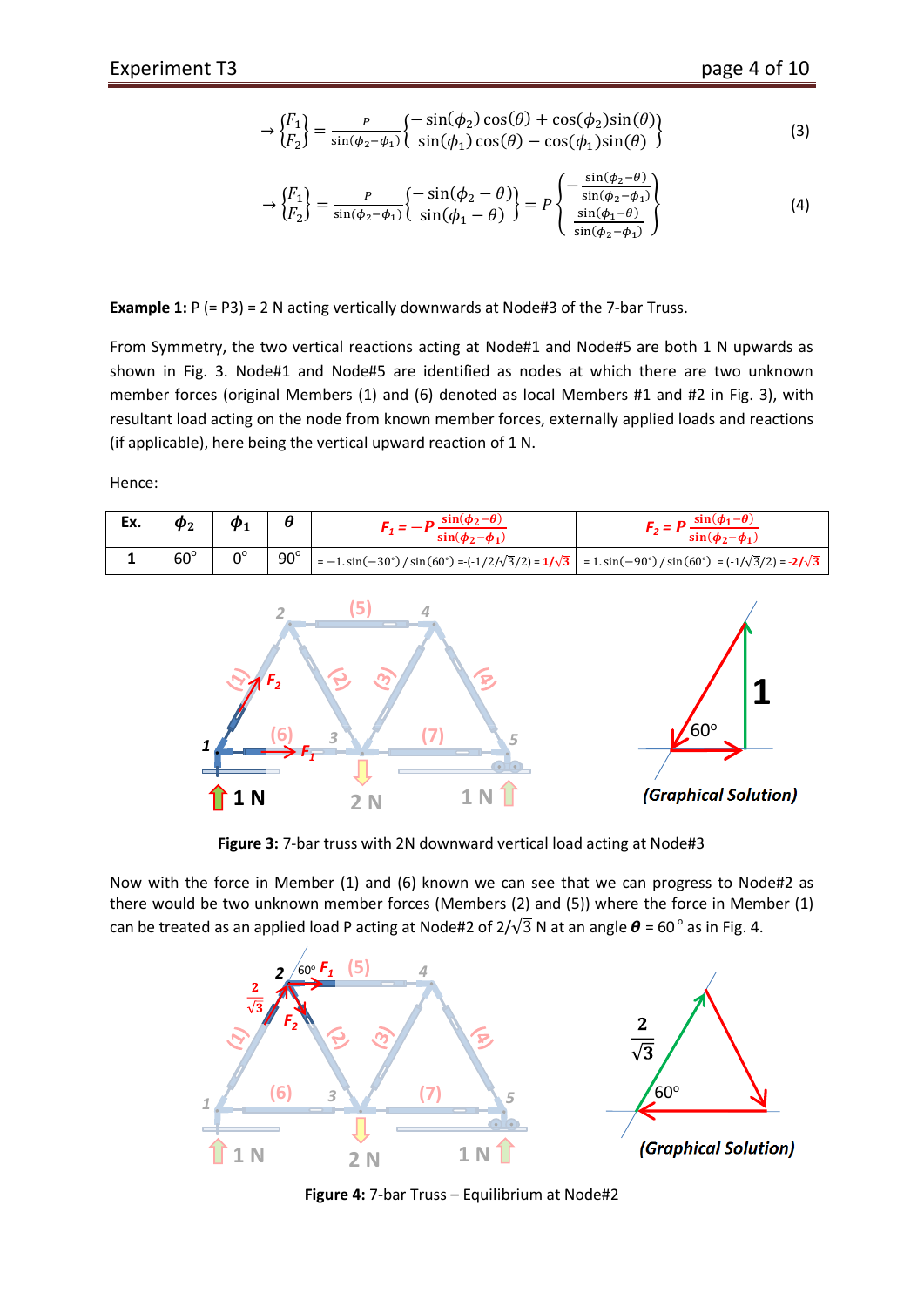Hence

| Ex. |             | $\boldsymbol{\varpi}$ |            | $sin(\phi_2-\theta)$<br>$sin(\phi_2-\phi_1)$                                                                                                                                                          | $\sin(\phi_1-\theta)$<br>$\sin(\phi_2-\phi_1)$ |
|-----|-------------|-----------------------|------------|-------------------------------------------------------------------------------------------------------------------------------------------------------------------------------------------------------|------------------------------------------------|
|     | $300^\circ$ | $0^{\circ}$           | $60^\circ$ | $\frac{2}{\sqrt{3}}\sin(240^\circ)/\sin(300^\circ) = \frac{2}{\sqrt{3}}(-\sqrt{3}/2 - \sqrt{3}/2) = \frac{2}{\sqrt{3}}\sin(-60^\circ)/\sin(300^\circ) = \frac{2}{\sqrt{3}}(-\sqrt{3}/2 - \sqrt{3}/2)$ |                                                |

We could have instead progressed to Node#3 using the Method of Joints, since because of symmetry Member (7) has the same force as Member (6), so that there are only two unknown member forces at Node#3, the member forces for Members (2) and (3). In addition, again because of symmetry, the forces in Members (2) and (3) should be equal.



Check:

| Ex. | $\bm{\varphi}_2$ | $\boldsymbol{\Phi}$ |                | $sin(\phi_2-\theta)$<br>$sin(\phi_2-\phi_1)$                                | $sin(\phi_1-\theta)$<br>$sin(\phi_2-\phi_1)$                      |
|-----|------------------|---------------------|----------------|-----------------------------------------------------------------------------|-------------------------------------------------------------------|
|     | $120^\circ$      | $60^\circ$          | -90 $^{\circ}$ | $=-2\sin(210^\circ)/\sin(60^\circ) = 2\left(-\frac{1}{2}/\sqrt{3}/2\right)$ | = 2 sin(150°) / sin(60°) = $2\left(\frac{1}{2}/\sqrt{3}/2\right)$ |
|     |                  |                     |                | $-\frac{2\sqrt{3}}{2}$                                                      | $=$ $\frac{2\sqrt{3}}{3}$                                         |

Remaining forces can be inferred from Symmetry.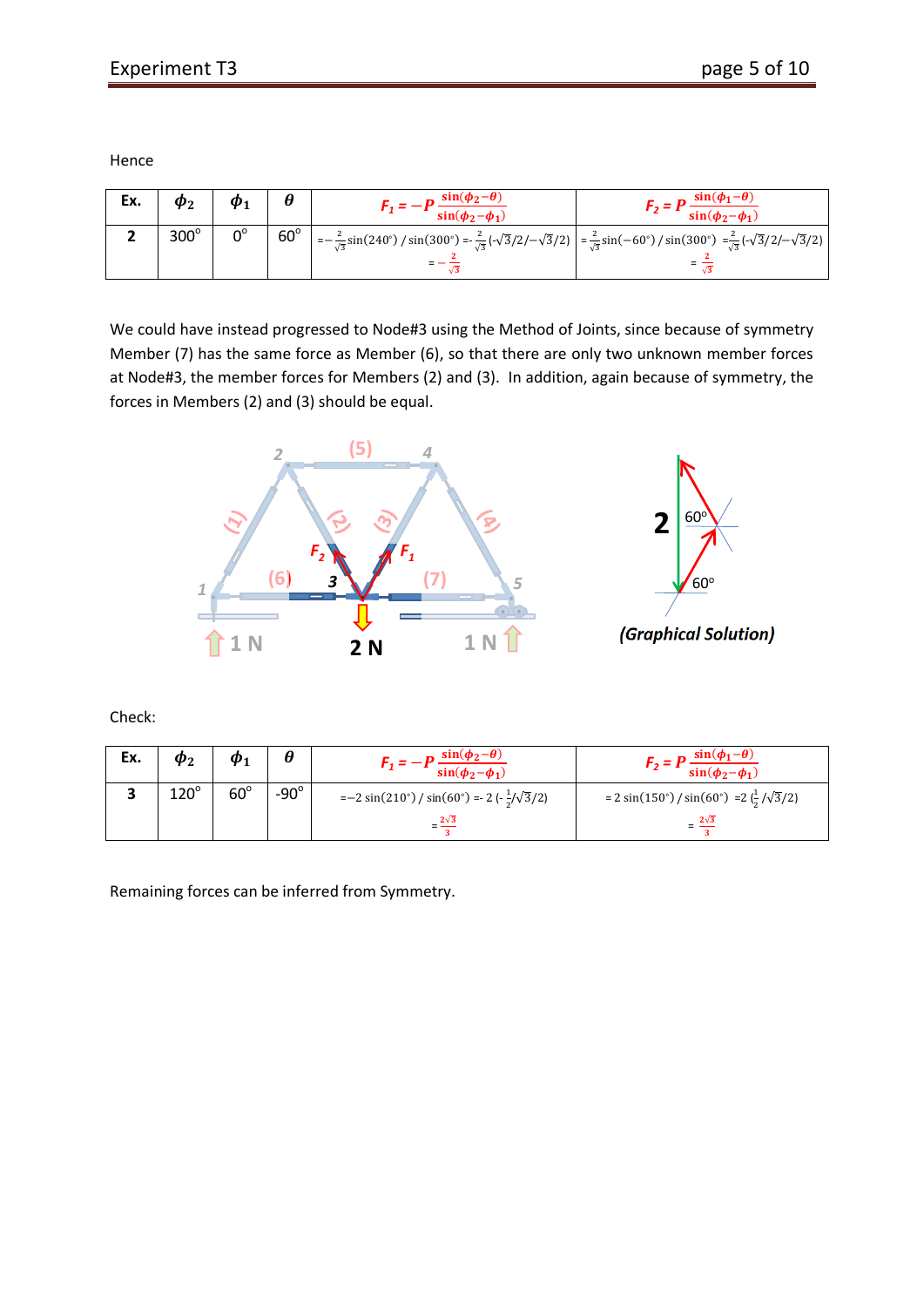# **Experimental Investigations**

| $P_{4,\theta}$               | H            |
|------------------------------|--------------|
| As noted and Nominated below |              |
| $^{\sim}$ 200gm              |              |
| $~\sim$ 400gm                | ∩°           |
| $^{\sim}$ 200gm              | $30^{\circ}$ |
| $~\sim$ 400gm                | 30°          |



Place the window frame (with graticule transparency fixed on the outside of the polycarbonate sheet), onto the back side of the Pixi Frame and slide it close against this frame then fix it in position using the clasping arrangement.

Note the stiffness for the truss members being used for this experiment setup. (To be nominated at time of the class).

"Mark" the initial positions of the joints of the truss (define the initial deflected shape of this 7-bar truss under its self-weight), onto the transparency. Insert the removable opaque back-plane between the Window frame and the Pixi Frame. Take one or more photographs of the experimental setup, using an approved digital camera, taken far enough from the Pixi Frame to capture the full frame and as close as practical to the central normal of the plane of the Pixi Frame, with the experimental setup in focus. (The digital photographs can be used in combination with the "Simplified Photogrammetric Method" of Appendix 1 to provide a "direct" method for establishing individual member elongation/ contraction and hence their internal forces. Alternatively, **xyRectify** software for photogrammetric rectification of the images from which elongation/contraction of each member of the 7-bar truss can be measured, is also available upon request).

Measure the reactions at Node#1 and Node#3 using the Digital Scales provided.

Now attach a weight force of the approx. nominated value to Node 4. Use the digital scales provided to more accurately record the weight of the load mass being used. Arrange the pulley to allow loading at the nominated angle of inclination for the applied load at the "Node 4" of the 7-bar truss. Attach the load mass ring onto the load string ring using the "S" hook whilst holding the load mass from beneath. Gently transfer the weight of the load mass onto the loading string and observe the deflection produced at the joints of the 7-bar truss. Pull and release the load string gently to remove any residual friction in the pulley and load attachment system to the 7-bar truss.

Now remove the removable opaque back-plane from between the Window frame and the Pixi Frame. "Trace" the deflected position of the five connection nodes of the 7-bar truss, under the applied load onto the transparency and the orientation of the load string (slight departure from original). Estimate the node deflections, (difference in nodal positions with load applied and under self-weight), and evaluate elongation/contraction of each truss member.

#### **Case 1: 7-bar Truss – Load @ Node#4**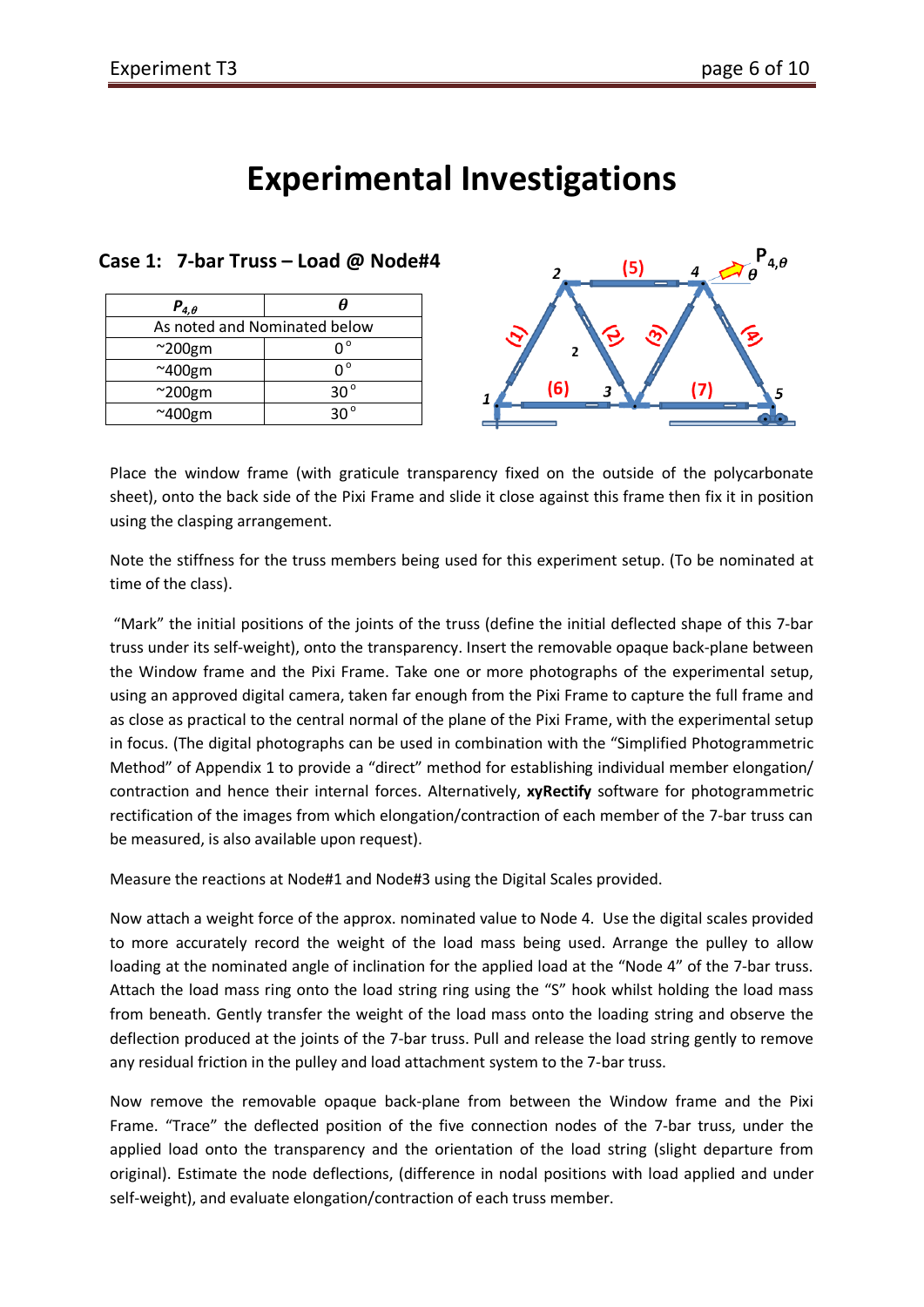Re-insert the removable opaque back-plane between the Window frame and the Pixi Frame. Take another set of one or more photographs, taking care to observe the conditions for capturing these photographs described earlier.

The member forces for the 7-bar truss can then be determined from the nominal value of the member stiffness and the elongation/contraction due to the applied loading for each member as obtained using **xyRectify** software or the "Simplified Photogrammetric Method" of Appendix 1.

These values can then be compared with their theoretical counterparts using the spread-sheet **7-Bar\_Truss.xls** supplied.

Alternatively, a check can be performed using on-line software packages, eg:

<https://skyciv.com/free-truss-calculator/>(Free version: Force Evaluation only – no displacements)



<https://courses.cit.cornell.edu/arch264/calculators/example1.6/index.html> (Neat Program) <http://www.federicobonfigli.com/EN/TrussSolver.aspx>(Not always stable)

#### **Case 2: 7-bar Truss – Load @ Node#3**

| $P_3$                        | A             |
|------------------------------|---------------|
| As noted and Nominated below |               |
| $~\sim$ 300gm                | $270^{\circ}$ |
| $~\sim$ 400gm                | $270^{\circ}$ |
| $^{\sim}$ 500gm              | $270^{\circ}$ |
| $^{\sim}600$ gm              | $270^\circ$   |



## **Repeat the procedure detailed for Case 1 for nominated vertical load** *P3* **applied at Node#3.**

Comment on the member force values obtained and accuracy of satisfaction of results to the condition of symmetry, (eg Accuracy of member force equality:  $F_1 = F_4$ ;  $F_2 = F_3$ ;  $F_6 = F_7$ ; Accuracy of Reaction equality:  $R_1 = R_5$ ).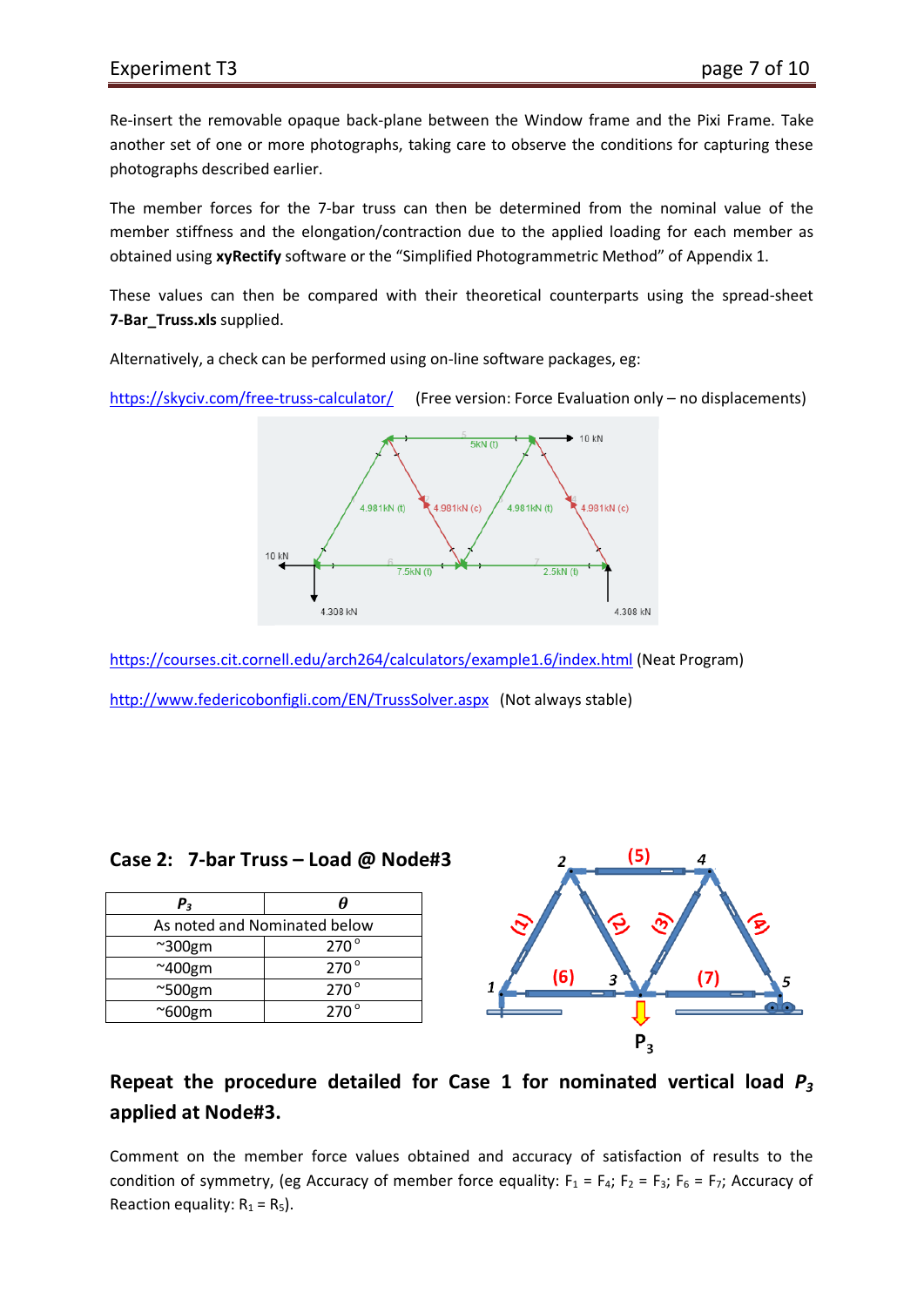## **Case 3: 7-bar Truss – Case 1 and 2 Loads Applied Simultaneously**

| $P_{4,\theta}$      |             |  |  |  |  |
|---------------------|-------------|--|--|--|--|
|                     |             |  |  |  |  |
| As noted for Case 1 |             |  |  |  |  |
| Ρ,                  |             |  |  |  |  |
| As noted for Case 2 |             |  |  |  |  |
|                     | $270^\circ$ |  |  |  |  |



# **Repeat the procedure detailed for Case 1 for load applied @ Node#4 simultaneously with nominated vertical load** *P3* **applied at Node#3.**

Comment on the member force values obtained and satisfaction of equilibrium at the nodes.

Comment also on the sum of deflections for Load Case 1 and Load Case 2 at each node in comparison with the nodal deflections for Load Case 3 for each corresponding node of this truss.

How do the sums of member forces for Load Case 1 and Load Case 2 in each member compare with the member forces for Load Case 3 for each corresponding member of this truss?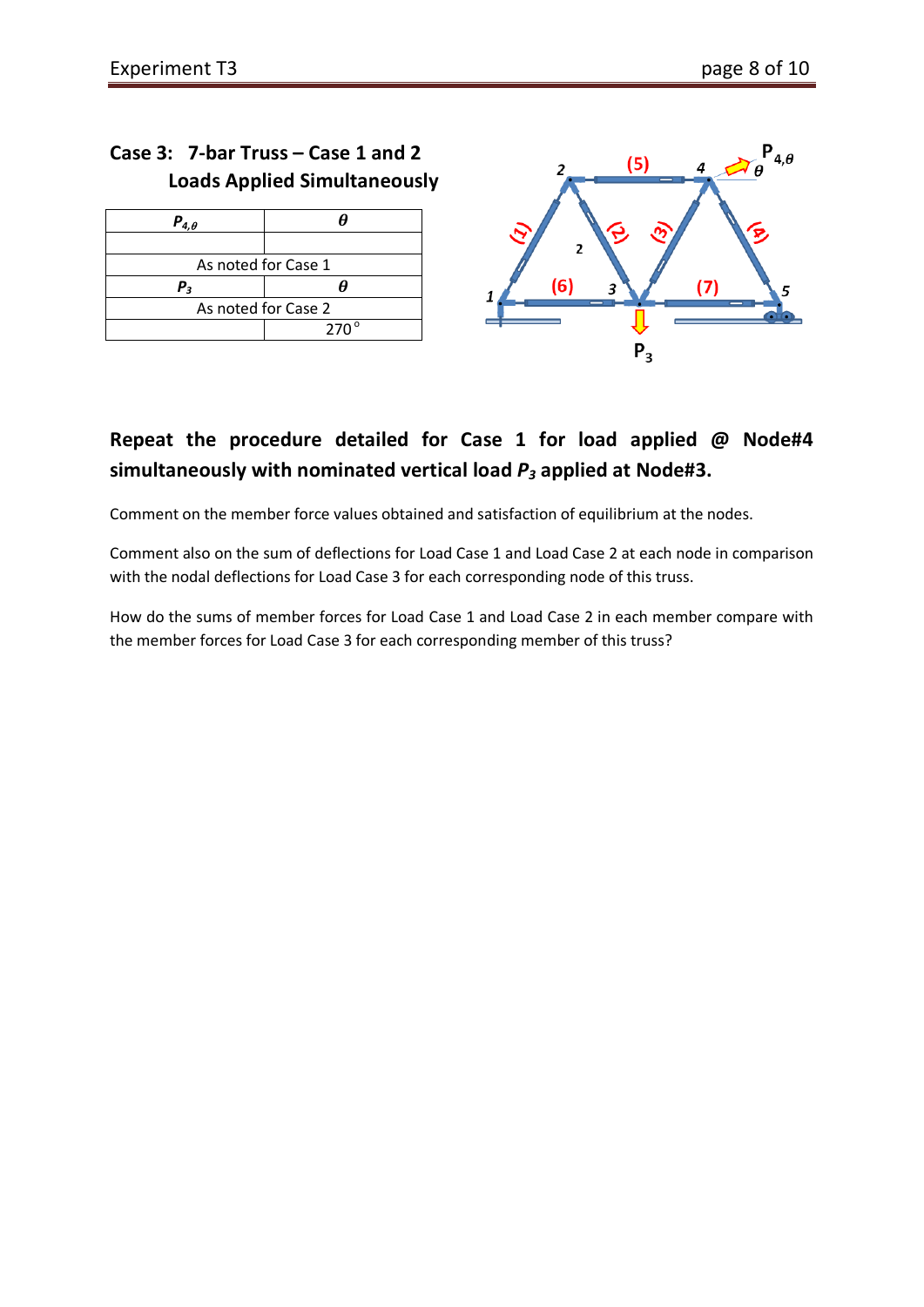#### **Appendix I: Simplified Photogrammetric Method for estimating a truss member's extension/contraction**

Consider Member#1 before application of loading. Take a close-up photo of the slot of Member#1, clearly depicting the internal pointer and its position. Measure distances **Lo** and **ao** on this photo (eg using a ruler or the digital callipers provided of the image on your phone if using a phone camera).



#### **Member #1**

Before application of loading on Truss



Consider Member#1 **after** application of loading. Take a close-up photo of the slot of Member#1 that clearly depicts the internal pointer and its position. Measure distances L<sub>1</sub> and a<sub>1</sub> on this photo (eg using a ruler or the digital callipers provided of the image on your phone if using a phone camera).



## **Member #1**

After application of loading on Truss



Since the actual slot length is 13.0 mm in each of the truss members, the position of the internal pointer from the edge of the slot is in the proportion **a/L** of the slot length, (irrespective whether the photo is rectified or not). The elongation of the member,  $\delta_1$ , after application of the load becomes:

$$
\delta_1 = 13.0 \left( \frac{a_o}{L_o} - \frac{a_1}{L_1} \right)
$$
mm

� mm *(if –ve, then contraction)*